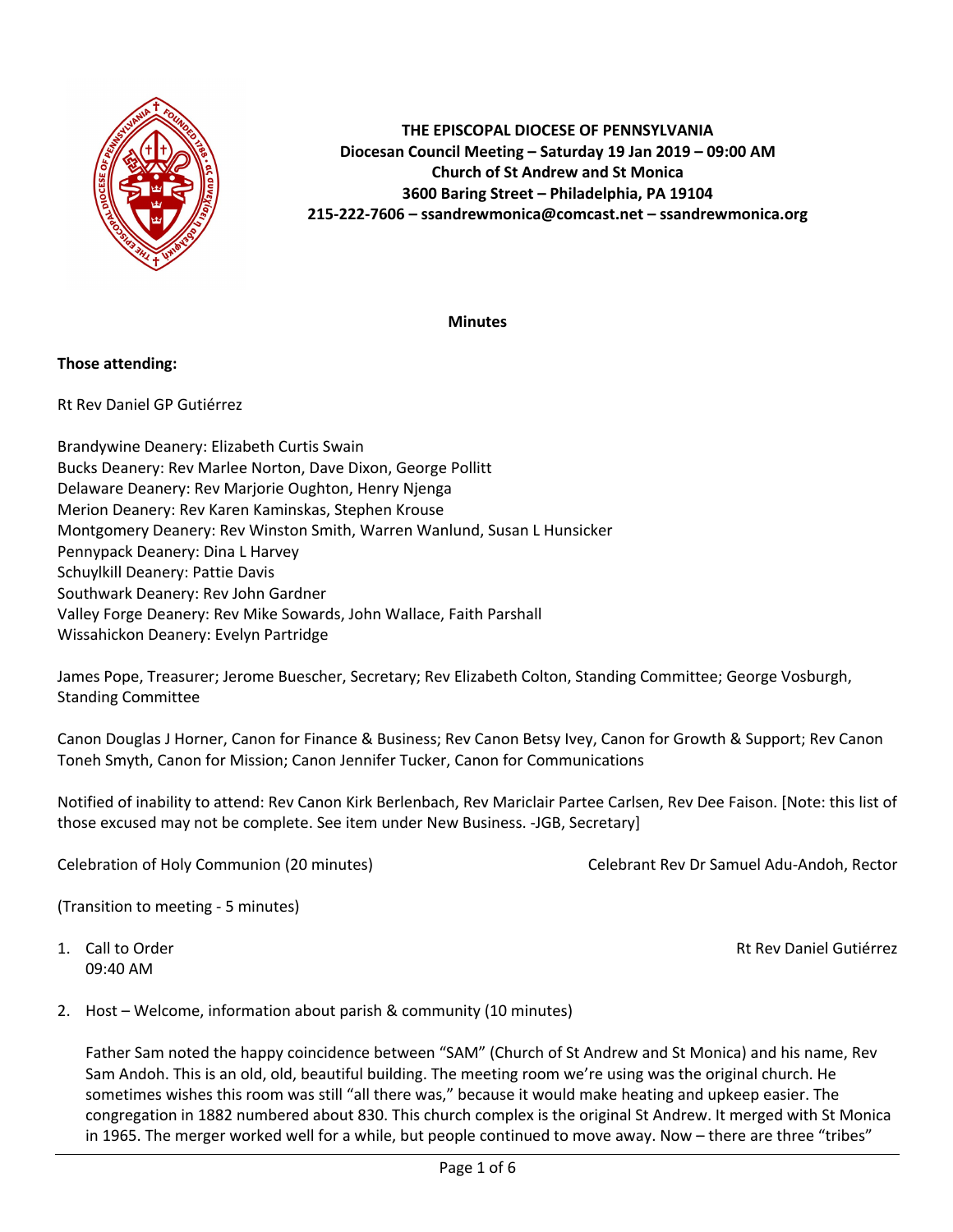Page 2 of 6

that meet in this place, and that arrangement works very well. A very vibrant place. Now, this meeting room and church and Sunday school and office space each have their own heating systems, works better. What defines us is what we do, what we believe. Our mission statement – "We gather in the name of Jesus Christ to worship the Almighty God" and develop spiritual training to nurture children, youth, young adults and families, and to proclaim the 'Good News' of God in Christ." Note that there are three things here: A major item – folks read the bible. One Sunday a month, instead of preaching, we do bible study. That's now a standard feature. Outreach – again, three things. Most prominent, Saturday food cupboard (about 70 families). Works well. After school program. And one more group that meets three times per week. Activities can tax our parishioners. The Bishop thanked Fr Sam for his faithful ministry to the DioPA and to his and our faith.

- 3. Opening of the meeting (5 minutes) **Rt Rev Daniel Gutiérrez, Presider** Rt Rev Daniel Gutiérrez, Presider
	- a. Welcome to members, diocesan staff, introductions

Henry Njenga, introduced his daughter Chelsea whom he brought from their parish, Trinity Boothwyn. George Vosburgh and Rev Liz Colton from the Standing Committee.

- b. Adoption of the agenda A motion was made, seconded, and approved to make additions to the agenda under the heading "New Business"
- 4. Minutes of the 08 Dec 2018 meeting of Diocesan Council (5 minutes) Jerome Buescher, Secretary A correction once again to the item regarding Canon Tucker's and Dave Dixon's work on the website: the triage mentioned was performed on the websites of parishes within the Diocese. With that correction, a motion to accept the minutes was made, seconded, and approved.
- 5. Size and Role of Council Elizabeth Swain

Incorporation document stated that the number of Council members per deanery would be reduced to one clergy representative and one lay representative with a two-year term for each. Feedback – retain 3-year term length with the possibility of being elected for a following second term. The point of the change is to reduce the size of Diocesan Council but to intensify the relationship of Diocesan Council to the Deanery. To that end, a longer-term length was deemed appropriate for learning, continuity, and "institutional memory."

6. Incorporation Elizabeth Swain

The changes proposed by the Incorporation resolution to the membership of Standing Committee is a change to the Constitution of the Diocese. Such changes require approval from two sequential Conventions to take effect. Thus, the incorporation resolution will appear again at the 2019 DioPA convention.

What is still needed is a determination of how and under what schedule these changes will take place.

The Bishop and others asked members to please express their opinions and ideas the implementation of such changes Jerome Buescher as Secretary (Jerome.buescher@gmail.com), Elizabeth Swain as Council Liaison to the Incorporation Committee (swainec@comcast.net), or directly to the Bishop (dgutierrez@diopa.org).

7. Gun Violence Committee Resolution

Tabled to the March 2019 meeting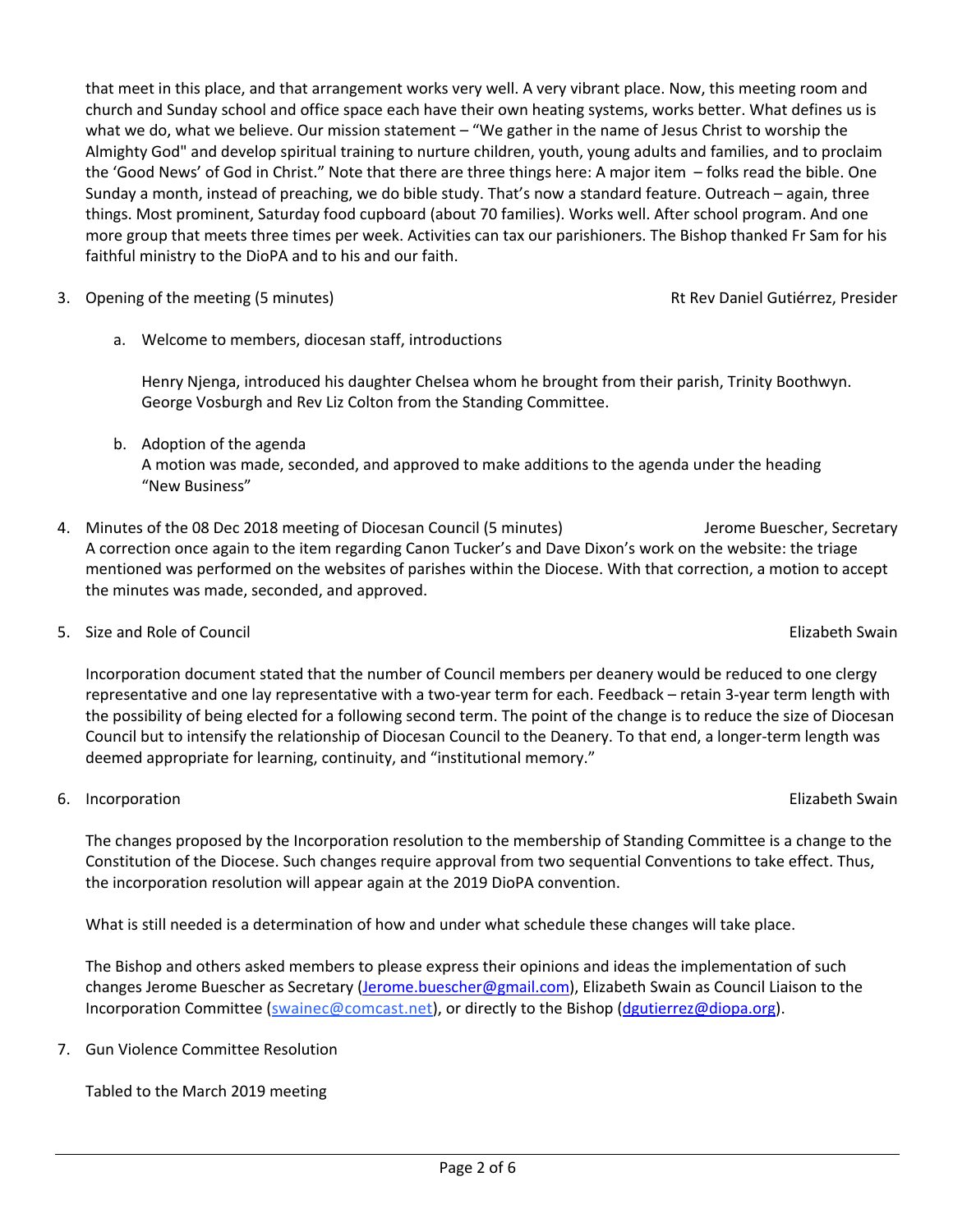# 8. Elections/Appointments

Vice Chair of Diocesan Council – The name of Dave Dixon for this position was placed in nomination by Rev Marlee Norton. Dave Dixon indicated he accepted the nomination. No other nominees were proposed. The Bishop declared that Dave Dixon was elected by acclamation.

# 9. Culture of Courtesy Vote

The Culture of Courtesy document is a statement of how members of Council interact with one another. The Bishop asked if everyone had had a chance to read the document. The document was adopted as practice for the Council. [A copy of this document is appended at the end of these minutes. -JGB, Secretary]

## 10. Bishop's Report (15 minutes) Rt Rev Daniel Gutiérrez et al. et al. et al. et al. et al. et al. et al. et a

The Bishop is leading a pilgrimage to the Holy Land with people from the Diocese. He asked prayers for their travel and their pilgrimage. He emphasized that this was not a vacation but a pilgrimage – an exercise in prayer and study in the lands where Jesus was born, grew up, lived, died, and rose.

Starting in a few weeks – and will continue through this year. There will be a weekly online discussion about the bible and what it means to be a church intimately connected to the bible. There will be a 10-minute video coming, where a series of people will speak about their faith journeys. The first one will appear next week. These will not be "studies," or "classes"; they will be from the heart. If you're interested in participating, please contact Canon Jennifer Tucker (jenbtucker@diopa.org].

The Bishop spoke about Wapiti. He had asked, and asks again, for any input about a plan for this facility. The deadline for suggestions is April 2019. Proposals must be doable and revenue-neutral (at least) to the Diocese. Whatever is proposed can't detract from our mission. There will be pre-planning, and a pre-bid meeting. An appraisal will be done within a month; the value of the facility is estimated to be about \$5.5M.

The new DioPA website is nearly finished and will be released within the next few weeks.

Work has begun on the 2020 budget; the work began about two weeks after the close of the 2018 Convention. Thanks to James Pope and Canon Doug Horner for their leadership.

# 11. Treasurer's Report (10 minutes) and the state of the state of the Mr. James Pope, Treasurer

There was some at the end of the 2018 fiscal year, but there were also some unbudgeted expenses. More details in a moment from Canon Horner. Note about new Diocesan Council Permanent Committee membership – the Budget Recommendation committee, a pitch for help from anyone interested. Please Email to James Pope (james.pope@comcast.net) or Doug Horner (dhorner@diopa.org). Note that Diocesan Council has had restored to it the power to recommend changes to budget between conventions – Canon 7.3.1. Finance Committee meeting – will implement on-boarding for finance committee. There is an open invitation to Diocesan Council members – when dates are announced, you're welcome (1 2-hr session planned). In summary, from a fiscal standpoint – we're not in desperate financial straits.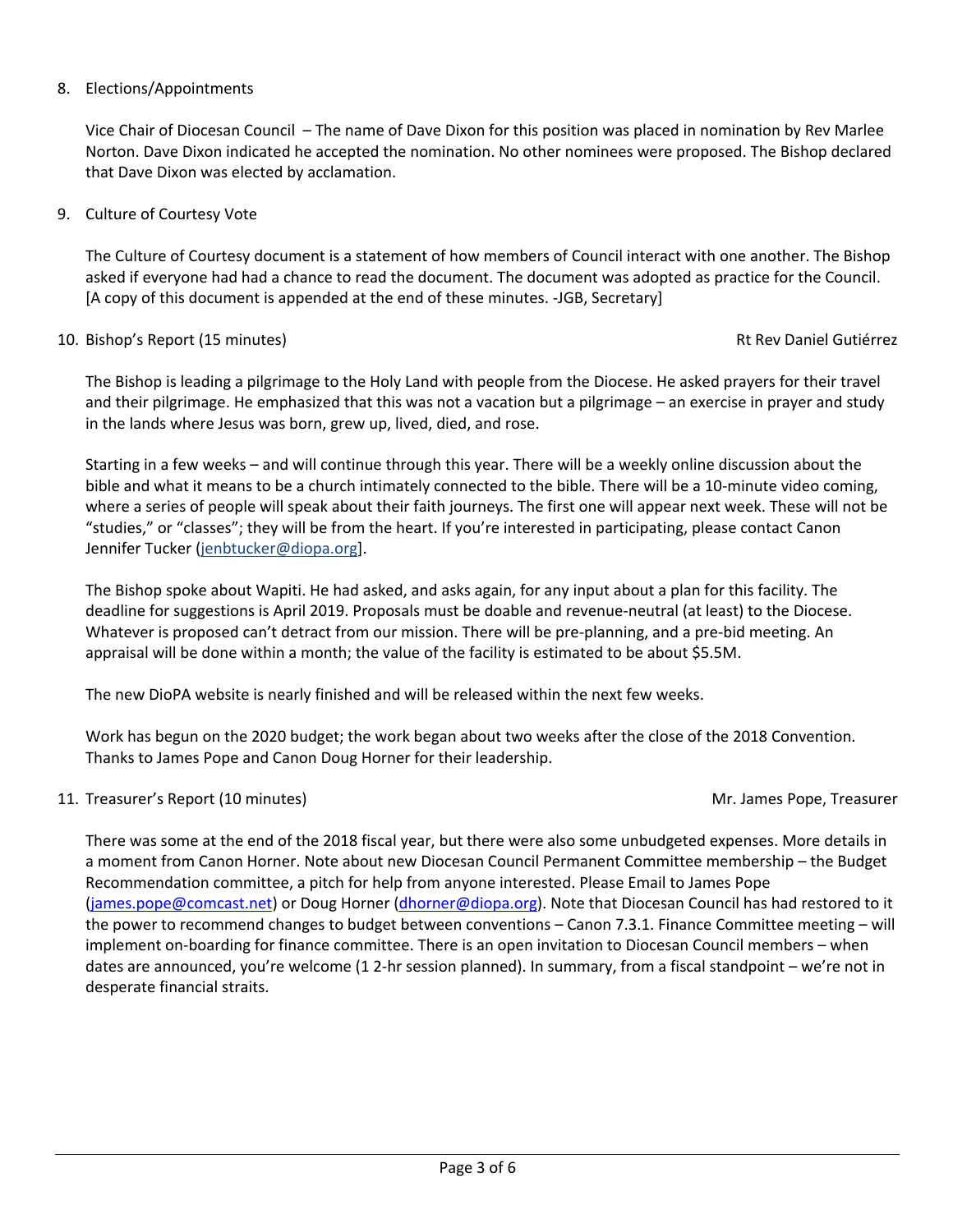In regard to December closings – there are yet unpaid items from churches.

Surplus James Pope mentioned – came from a 5th monthly payment from Church Foundation, made because of a change in methodology. This was a one-time occurrence.

There will be three multi-deanery meetings before budget season to explain new approach to Sacred Gifts to the Diocese. There is a Diocesan committee working on proposals for this approach.

Doing away with interest charges on diocesan revolving loan funds. Recommendation: contemplate a modest rate of interest, say 1-2%, with a proviso that when loan is repaid, interest amount will be refunded to borrower. There are legal issues involved in this decision. These are loans, not a grant that we already have, but a way to fund things that churches don't have money for just now. Rev Mike Sowards: how is decision made. James Pope – not sure, may be an administrative decision under treasurer. Bishop – good to share on record. He suggests saying 2%, subject to market flux, etc. This change in interest rate was approved.

## 13. Standing Committee Report (5 minutes) Standing Committee Liaison

George Vosburgh – with Rev Liz Colton – There will be changes in the role and function of the Standing Committee. The Standing Committee will return to its original role, minus property and finance issues – to be an advisory group to the Bishop. Commission on Ministry – revamping the whole process of how the Standing Committee and the Commission on Ministry work together, not having the Standing Committee duplicate the Commission on Ministry's work. A new thing will be an annual event, a social event, with all those currently in the discernment and approval process. A third item: Diocesan Council needs to tell the Standing Committee liaisons what Diocesan Council would like to send back to Standing Committee. The current liaisons can be contacted by e-mail or by phone, or in person. The Bishop reminded everyone that there is a standing slot on the Standing Committee meeting agenda for Diocesan Council matters.

14. Committee Reports (oral and written) (10 minutes)

Dave Dixon – deanery plenary meetings sometimes do not happen or happen irregularly. Dave Dixon, Elizabeth Swain, and Christopher Hart were charged with finding a Deanery game plan. That plan will be distributed to Diocesan Council members. Bishop – these issues will be on next Deans' meeting agenda.

George Vosburgh – Anti-Racism Commission (ARC) – funding is appreciated. There are four workshops scheduled – the dates and locations are available on the DioPA calendar (https://www.diopa.org/calendars/). All four sessions in total constitute the complete Anti-Racism Training course.

## 15. Missional Committee Canon Kirk Berlenbach

Renae Rutherford Lowe in place of Canon Kirk Berlenbach –

Change of names – the churches in this program will no longer be referred to as "missional churches," but as "communities of shared grace." At each Diocesan Council meeting, there will be a report from the Missional Committee. Question – what needs to be in that report? How should process work for evaluating churches in program? The Bishop directed that, over the course of a year, Diocesan Council members (form teams to accomplish this work) should visit these churches.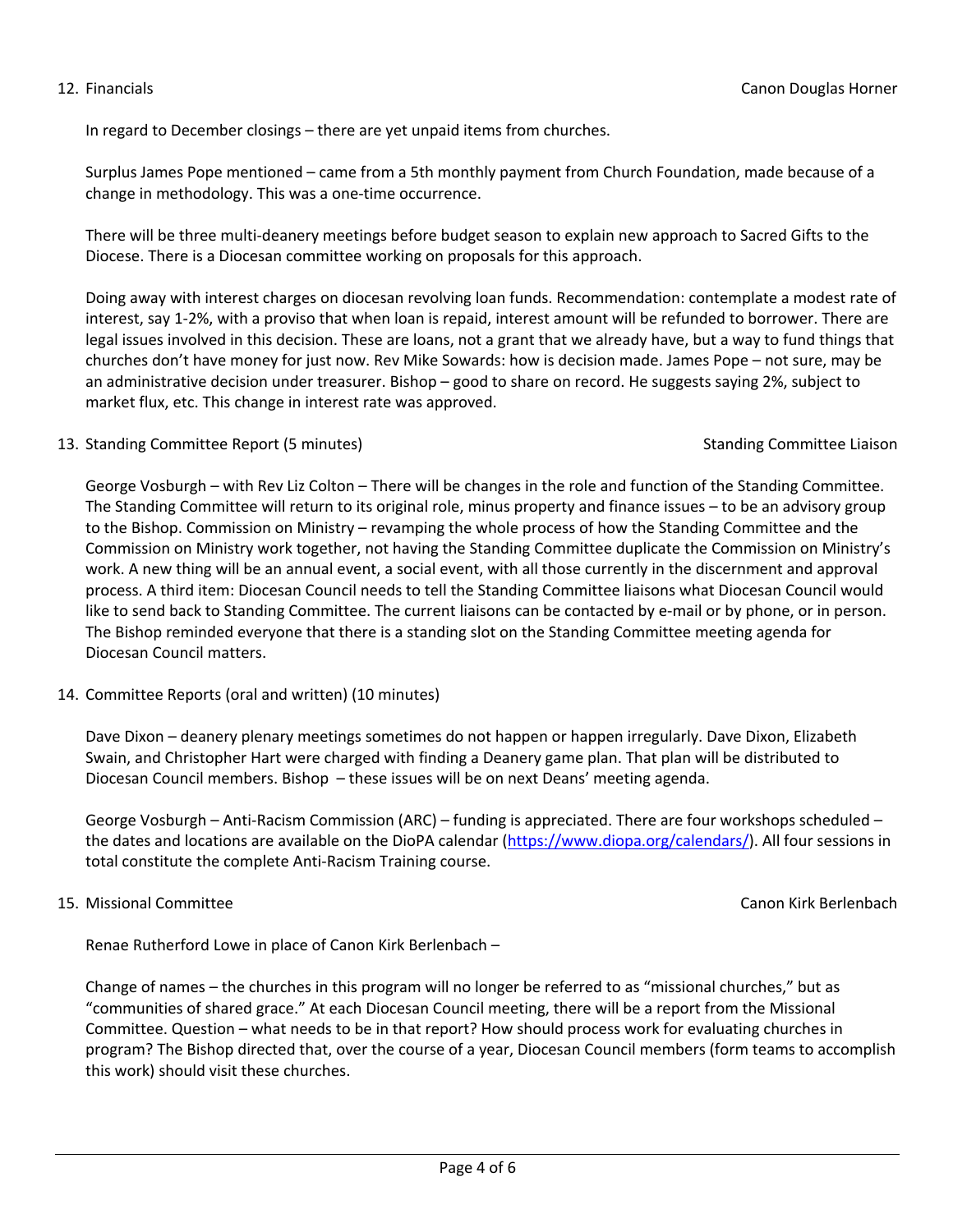# 16. Old business

Item from the 08 Sep 2018 meeting: linking programmatic goals (identifying funds, identifying works, yoking churches) to build not only churches but the Diocese. Bishop: proposed Rev Marlee Norton and Christopher Hart as co-chairs.

There are six Permanent Committees under the new Diocesan Council setup. At the previous meeting, members were asked for input as to membership. The Bishop wants this discernment to continue for next few months. A "mission" for each Committee will be developed. Please indications of interest to the Bishop, Dave Dixon, or Jerome Buescher (secretary).

An item that arose at this point; the Bishop asked that it be made a permanent item going forward. [This item – What we are grateful for – will be added under "New Business" unless a different decision is made.

First item under "What we are grateful form" – Rev John Gardner, Church of the Holy Trinity Rittenhouse, Sunday Love Project, serving about 120-150 meals per week in 2 sessions. An additional point – sometimes a call comes before you're ready. Holy Trinity is considering serving as an emergency shelter on Sunday evening. Please speak to Rev John Gardner if you have experience or insights on such matters.

The Bishop asked for prayers for Rev Lloyd Winter who is ill.

Renae Rutherford Lowe – pointed out to member of Council that the parish food cupboard was going on here during this meeting. It's so smooth we didn't know it. She also noted that the quilt project. In the windows, the paintings were done by Sunday school students; the parish invites in neighborhood children to join those activities.

Rev Michael Sowards – beginning work on their parish outreach building. The parish also makes bags of weekend food for students who are on free-lunch programs. This project has grown to the point that costs \$3K per month. Step forward in faith …

John Wallace – food collections. Working with St Peter's Phoenixville. Preparing for new clergy and changes.

Bishop – if you see something going on, please let the DioPA know – that's one of the things the canons are for. But Diocesan Council is another set of eyes-and-ears.

Henry Njenga– "say something" from his daughter, Chelsea. For the 3rd year, she's asking people to pledge. Good progress – no longer ask people for money, instead tell people what their money is doing. Working. Ask people to give money even when they don't come to church. They are receiving funds even during the week. They have found it useful to show to people the app https://cash.app/ for this purpose.

Dave Dixon – his parish, the Church of the Incarnation Morrisville, is planning a Blue Christmas for a weekday at next Christmas time. They would like to do a non-denominational service and they are trying to arrange that.

## 17. New business

Election/appts to the Wellness Commission – Diocesan Council needs to make appointments to the Wellness Commission. The following appointments were acted upon:

Rev Ann Thatcher, clergy, 3-year term; a motion was made, and seconded. There was no discussion. The Rev Ann Thatcher was approved for this position by acclamation.

Steve Krouse, lay, to fill a term ending 2021. A motion was made and seconded. There was no discussion. Steve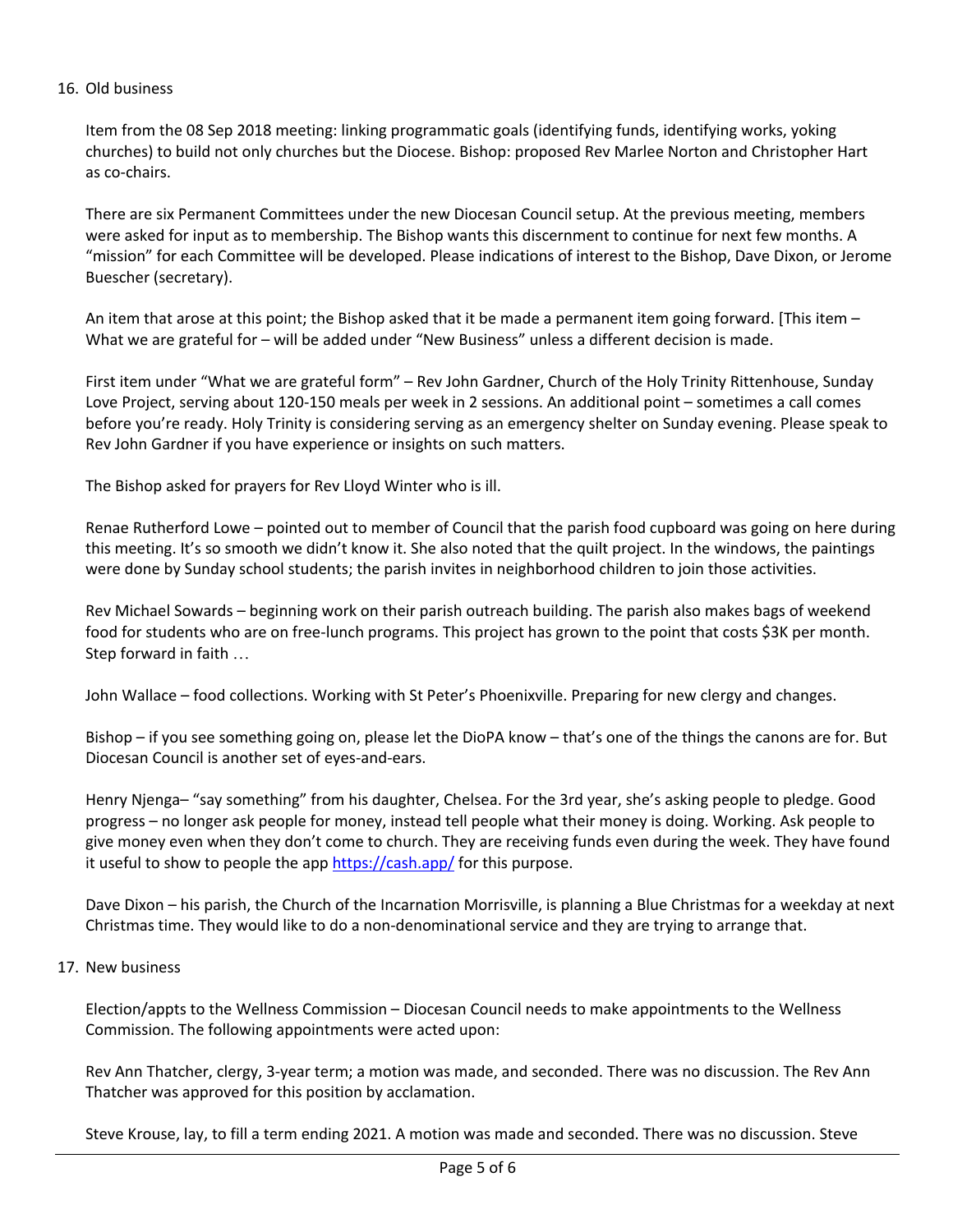Krouse was approved for this position by acclamation.

Rev Mike Sowards – Noted that the national church (TEC) had sold the proposed church archives site in Texas. He asked whether DioPA could put themselves in the running for this facility, given our historical place within the Episcopal Church. The Bishop said he was aware of the situation, had notified TEC, and that we were "on the list."

A request was made that those calling or e-mailing ahead of the meeting to excuse themselves should be acknowledged in the attendance section. [That request will be honored going forward. I have appended to this meeting's attendance section those whom I can recall having notified me of their absence. -JGB, Secretary]

Canon Doug Horner – 23 new applications for the Growth and Development Grants have been received. Awards will be made in late February. Rev Karen Kaminskas asked about where funds came from. Canon Horner explained how a pool of funds had been built into the Diocesan budget for five-years beginning in 2018.

Rev Elizabeth Colton requested that, in future Council meetings, she and George Vosburgh as liaisons to Standing Committee be seated at the tables with Council members and identified as such. [Name cards for the liaisons will be prepared and placed on the table at future meetings. -JGB, Secretary]

The Bishop made two requests to Diocesan Council. Before the next Council meeting, he asked members to think about what it means to them to be a church, and how do you walk in holiness? Please be prepared to speak on these items at the meeting. Remember that it will be Lent. He also asked people to remember that evangelization means calling people home, to their roots, to their beliefs, as well as looking outward for new, never-heard-theword people.

- 18. Schedule for next meeting and the state of the state of the state of the state of the state of the state of the state of the state of the state of the state of the state of the state of the state of the state of the st 23 Mar 2019 Nevil Memorial Church of St. George – Ardmore 1 W Ardmore Ave, Ardmore PA
- 19. Reflections (5 minutes)
- 20. Closing Prayer
- 11:28 AM

21. Adjournment Rt Rev Daniel Gutiérrez